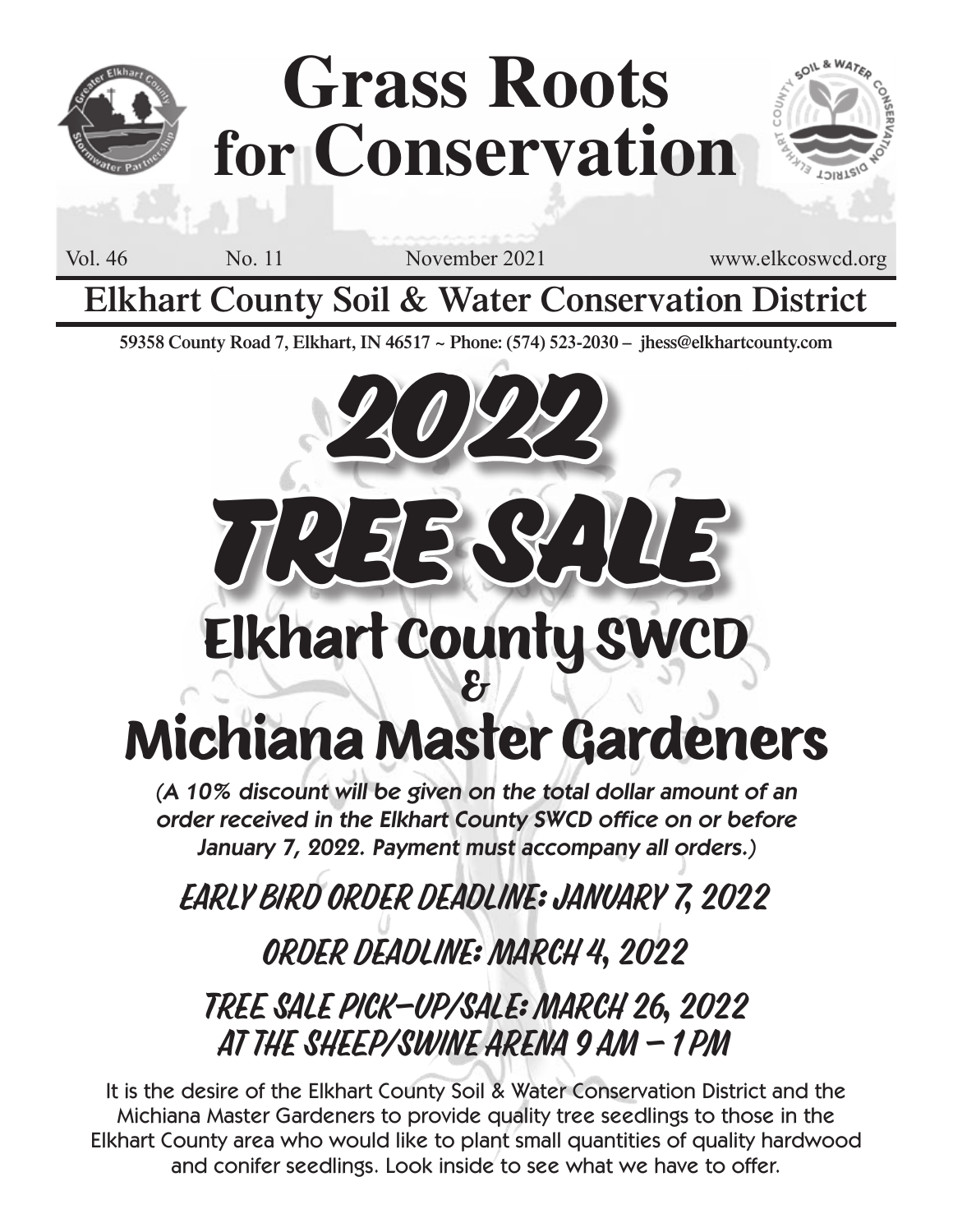|                                          |                        | $\overline{\mathbf{S}}$ | ecies Information |                   |       |                  |                           |                                                 |
|------------------------------------------|------------------------|-------------------------|-------------------|-------------------|-------|------------------|---------------------------|-------------------------------------------------|
| <b>Species</b>                           | Mature<br>Height       | Growth<br>Rate          | Drainage<br>Soil  | Products<br>Plant | Light | Tolerant<br>Salt | <b>Benefits</b>           | Key                                             |
| EVERGREENS                               |                        |                         |                   |                   |       |                  |                           | <b>B-Border</b>                                 |
| American Arborvitae (Thuja occidentalis) | $30 - 60$              | SL-MD                   | Most Soils        | C, SD             | PS-FS | $\overline{R}$   | B, EC, WB, WL             | $C$ -Cone<br>$D$ -Dry                           |
| Eastern White Pine (Pinus strobus)       | 75-100'                | 圧                       | M, D              | C, SD             | PS-FS | $\frac{1}{2}$    | B, EC, T, WB, WL          | <b>EC-Erosion Control</b><br>$\mathbb{F}$ –Fast |
| Norway Spruce (Picea abies)              | 40-60'                 | $MD-F$                  | Most Soils        | C, SD             | FS    | Moderate         | B, EC, WB, WL             | FL-Flower<br>$FR$ –Fruit                        |
| DECIDUOUS TREES                          |                        |                         |                   |                   |       |                  |                           | $FS$ -Full Sun                                  |
| American Beech (Fagus grandifolia)       | $50 - 70$              | SL-MD                   | Most Soils        | FL, FR            | FS    | $\frac{1}{2}$    | EC, FL, O, S, WL          | MD-Medium<br>M-Moist                            |
| Hackberry (Celtis occidentalis)          | 40-60'                 | MD-F                    | Most Soils        | FL, FR            | FS    | Limited          | EC, O, S, WL              | PS-Partial Sun<br>O-Ornamental                  |
| Northern Red Oak (Quercus rubra)         | 60-75'                 | $\geq$                  | M, D              | <b>GS</b>         | PS-FS | Yes              | EC, T, WL                 | $SD - Secd$<br>S-Shade                          |
| Sugar Maple (Acer saccharum)             | 60-75'                 | SL-MD                   | Most Soils        | FL, SD            | PS-FS | Limited          | EC, S, T, WL              | $SL-Slow$                                       |
| Tulip Poplar (Liriodendron tulipifera)   | 70-100'                | $\mathbf{L}$            | M, D              | FL, SD            | PS-FS | Intermediate     | EC, S, T, WL              | I-Timber<br>W-Wet                               |
| White Oak (Quercus alba)                 | $50 - 80$              | SL-MD                   | M, D              | FL, SD            | PS-FS | $\frac{1}{2}$    | EC, S, WL                 | WB-Windbreak<br>WL-Wildlife                     |
| <b>SMALL TREES AND SHRUBS</b>            |                        |                         |                   |                   |       |                  |                           |                                                 |
| Eastern Redbud (Cercis canadensis)       | $25 - 35$              | MD-F                    | ≏                 | FL, FR, SD        | PS-FS | $\tilde{z}$      | EC, S, WL                 |                                                 |
| White Flowering Dogwood (Cornus florida) | $20 - 30$ <sup>2</sup> | $_{\rm IS}$             | Σ                 | S, FL             | FS    | $\frac{1}{2}$    | $\mathrm{O},\mathrm{WL},$ |                                                 |
| Winterberry (Ilex verticillata)          | $6 - 10$ <sup>2</sup>  | SL-MD                   | Σ                 | FL, FR,           | FS    | Low              | B, FL, O                  |                                                 |
|                                          |                        |                         |                   |                   |       |                  |                           |                                                 |



### **Call Before You Dig Call Before You Dig**

Call the Indiana Underground Plant Protection Service (IUPPS) before you dig.<br>Please call at least 2 days before you begin your project and follow these steps: Call the Indiana Underground Plant Protection Service (IUPPS) before you dig. Please call at least 2 days before you begin your project and follow these steps:

(1) Outline your project with white paint

(2) Call IUPPS at 1-800-382-5544

(4) Know your county and township where you are digging

(1) Outline your project with white paint<br>(2) Call IUPPS at 1-800-382-5544<br>(4) Know your county and township where you are digging<br>(5) Provide the name and phone number of the person digging (if not you)<br>(6) Give the util (5) Provide the name and phone number of the person digging (if not you) (6) Give the utility companies time to respond

(7) Dig with care!

**TREE PICK-UP/SALE:** *March 26, 2022* **AT THE SHEEP/SWINE ARENA 9 AM - 1 PM**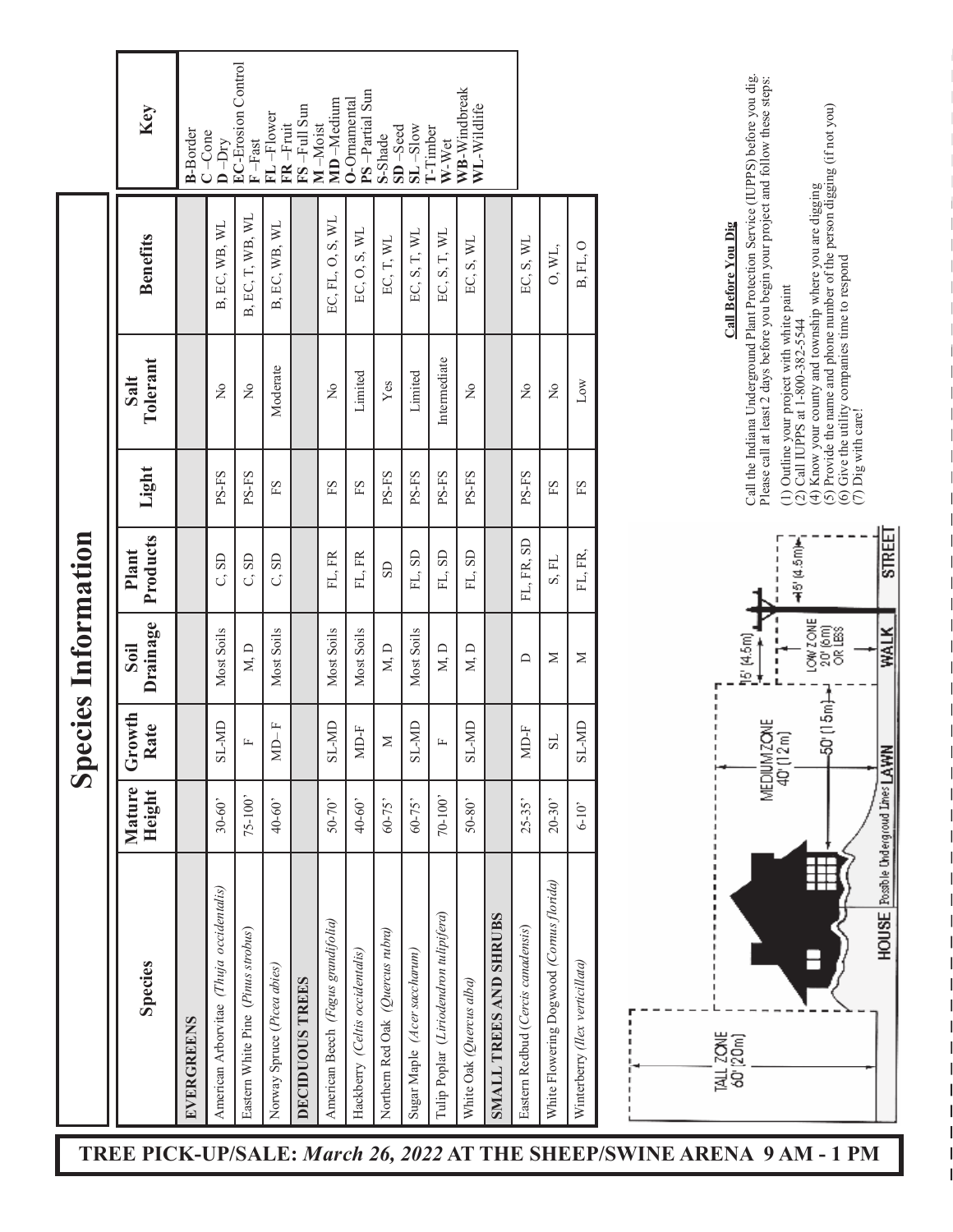|                                                   | <b>Terms and Conditions</b>                                                                                                                                                                         |
|---------------------------------------------------|-----------------------------------------------------------------------------------------------------------------------------------------------------------------------------------------------------|
| Name:<br><b>Street Address:</b>                   | Payment must accompany the order.<br>Orders of 500 - 999 trees per species receive a 20% discount.<br>Orders of 1000 trees per species receive a 30% discount.<br>(Call for pricing information.)   |
| City:<br><b>Zip Code:</b><br>State:               | Orders received on or before <b>January</b> 7, 2022 will<br>receive a 10% discount.<br>Only ONE discount per order is allowed.                                                                      |
| Telephone: (WE MUST HAVE THIS FOR DAY OF PICK UP) | Orders must be postmarked no later than: <b>March 4, 2022</b><br>Trees are available to anyone and may be planted without<br>restriction. We reserve the right to make alterations if<br>necessary. |
| (WE NEED FOR NEXT YEAR'S ORDER FORM)<br>Email:    | We <b>DO NOT</b> furnish replacements.<br>Sizes may vary due to weather conditions beyond our control.<br>$\bullet$                                                                                 |

### ENTER QUANTITY OF PACKS AND TOTAL DOLLAR AMOUNT DUE BELOW

| <b>Species</b>                                                                         | <b>Seedling</b><br>Height                                                                                                                                                                                                                | Pack of 5                               | Pack of 10 |  | Pack of 25                   |             | <b>Total SSS</b> |
|----------------------------------------------------------------------------------------|------------------------------------------------------------------------------------------------------------------------------------------------------------------------------------------------------------------------------------------|-----------------------------------------|------------|--|------------------------------|-------------|------------------|
| American Arborvitae *                                                                  | $12 - 18"$                                                                                                                                                                                                                               | X \$14.00                               | X \$25.00  |  | X \$57.00                    |             |                  |
| American Beech *                                                                       | $18 - 24$ "                                                                                                                                                                                                                              | X \$15.00                               | X \$27.00  |  | X \$60.00                    |             |                  |
| <b>Eastern Redbud *</b>                                                                | $18 - 24$ "                                                                                                                                                                                                                              | X \$12.00                               | X \$21.00  |  | X \$48.00                    |             |                  |
| <b>Eastern White Pine *</b>                                                            | $8-14"$                                                                                                                                                                                                                                  | X \$13.00                               | X \$23.00  |  | X \$51.00                    |             |                  |
| Hackberry *                                                                            | $18 - 24$ "                                                                                                                                                                                                                              | X \$10.00                               | X \$18.00  |  | X \$41.00                    |             |                  |
| Northern Red Oak *                                                                     | $16 - 28$ "                                                                                                                                                                                                                              | X \$11.00                               | X \$20.00  |  | X \$45.00                    |             |                  |
| <b>Norway Spruce</b>                                                                   | $10 - 20$ "                                                                                                                                                                                                                              | X \$13.00                               | X \$23.00  |  | X \$51.00                    |             |                  |
| Sugar Maple *                                                                          | $15 - 24$ "                                                                                                                                                                                                                              | X \$14.00                               | X \$25.00  |  | X \$57.00                    |             |                  |
| Tulip Poplar *                                                                         | $18 - 24$ "                                                                                                                                                                                                                              | X \$12.00                               | X \$21.00  |  | X \$46.00                    |             |                  |
| <b>White Flowering Dogwood *</b>                                                       | $18 - 24$ "                                                                                                                                                                                                                              | X \$10.00                               | X \$18.00  |  | X \$41.00                    |             |                  |
| White Oak *                                                                            | $18 - 24$ "                                                                                                                                                                                                                              | X \$13.00                               | X \$24.00  |  | X \$53.00                    |             |                  |
| Winterberry *                                                                          | $6 - 12$ "                                                                                                                                                                                                                               | X \$7.00                                | X \$13.00  |  | X \$29.00                    |             |                  |
| Variety Pack (5):<br>Northern Red Oak (1), and White Flowering Dogwood (1)             | Eastern Redbud (1), Eastern White Pine (2),                                                                                                                                                                                              |                                         |            |  | Qty of Packs<br>X \$12.00    |             |                  |
|                                                                                        |                                                                                                                                                                                                                                          |                                         |            |  | <b>Total Before Discount</b> | $\mathbf S$ |                  |
| <b>Early Bird 10% Discount</b><br>*** For Orders Received On or Before January 7, 2022 |                                                                                                                                                                                                                                          |                                         |            |  | \$                           |             |                  |
| <i><b>*Native to Indiana</b></i>                                                       |                                                                                                                                                                                                                                          |                                         |            |  | <b>Total Due</b>             | \$          |                  |
|                                                                                        | Make all checks payable to:<br>We now accept $\sim$ Credit/Debit cards<br><b>Elkhart County SWCD</b><br>59358 County Rd. 7<br>Please call our office with your<br>Elkhart, IN 46517<br>payment info, Thank You!<br>Phone: (574) 523-2030 |                                         |            |  |                              |             |                  |
| <b>OFFICE USE ONLY: CHECK #</b>                                                        |                                                                                                                                                                                                                                          | <b>RECEIPT#</b><br><b>CONFIRMATION#</b> |            |  |                              |             |                  |